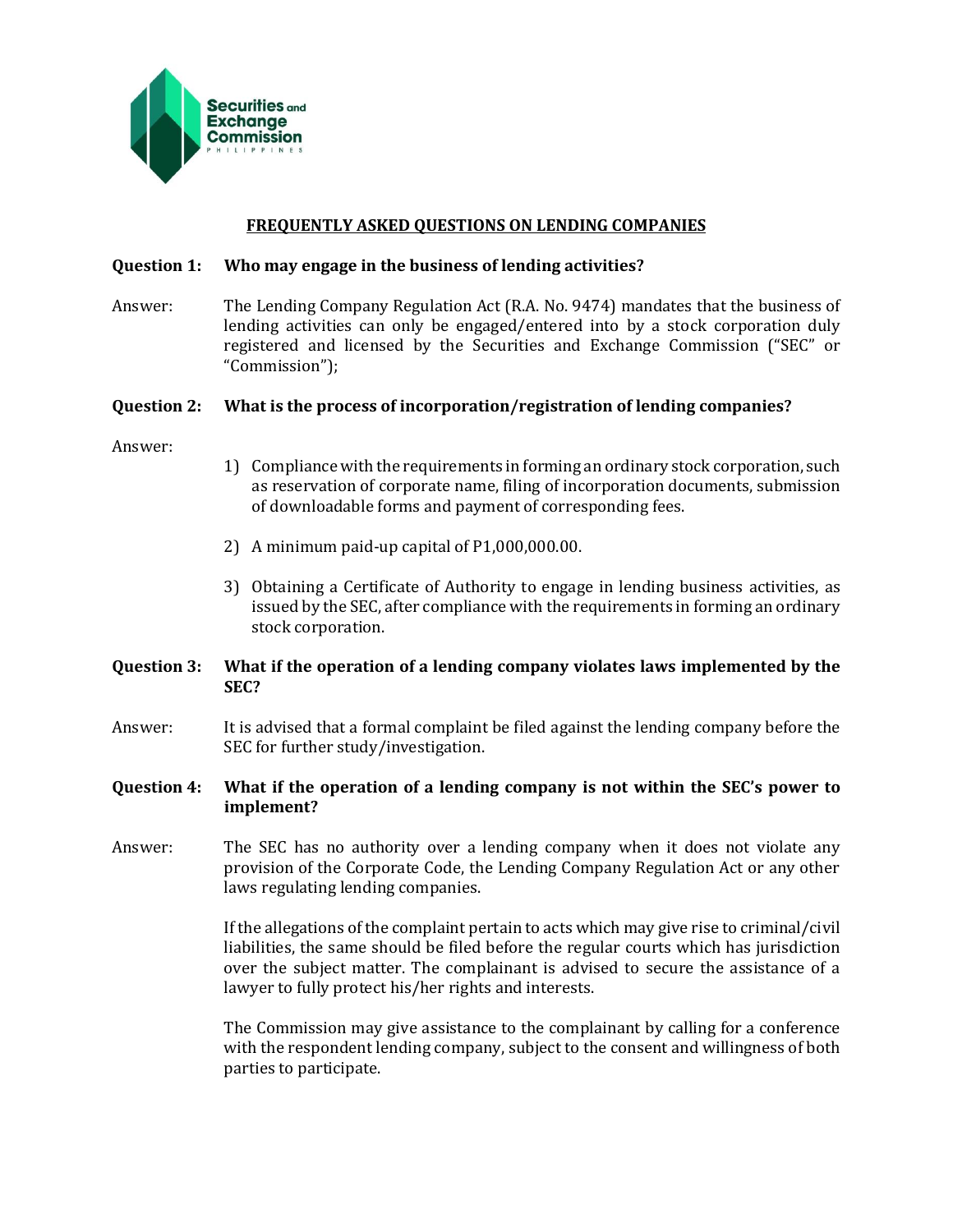## **Question 5: If the lender required an ATM card as collateral, should the ATM card owner relinquish its possession?**

Answer: The ATM card owner should not relinquish possession of the ATM card, either as a collateral or for any other purpose. Likewise, if necessary, he/she must secure the assistance of a lawyer to fully protect his/her rights and interests.

## **Question 6: If the lender is harassing me during the collection of payment, can the SEC assist me?**

Answer: It depends on the issues raised in the complaint. If the allegations of harassment pertain to acts which may give rise to criminal/civil liabilities, the complaint should be filed before the regular courts which has jurisdiction over the same.

#### **Question 7: What is the rate of interest that should be imposed by a lending company?**

Answer: Section 7 of R.A. No. 9474 on 'Amounts and Charges on Loans' states that "a lending company may grant loans in such amounts and reasonable interest rates and charges as may be agreed upon between the lending company and the debtor: Provided, That the agreement shall be in compliance with the provisions of R.A. No. 3765, otherwise known as the "Truth in Lending Act" and R.A. No. 7394, otherwise known as the "Consumer Act of the Philippines"; Provided, further, That the Monetary Board, in consultation with the SEC and the industry, may prescribe such interest rates as may be warranted by prevailing economic and social conditions.

> Before transacting with a lender, the individual should check the rates provided by the SEC in order for him/her to compare the available rates being charged.

#### **Question 8: What is the interest rate that should be imposed by a lending company?**

Answer: There are currently no ceilings set for the imposition of interest rates in view of Central Bank Circular No. 905, series of 1982, which suspended the effectivity of the Usury Law. As such, the borrower and lender are free to agree on the interest rates, fees and other charges that will apply to the loan in their agreement.

## **Question 9: What is the legal requirement in the imposition of an interest rate in a loan contract?**

Answer: Payment of monetary interest shall be due only if: (1) there was an express stipulation for the payment of interest; and (2) the agreement for such payment was reduced in writing. Thus, collection of interest on a principal amount without any stipulation thereof in writing is prohibited by law.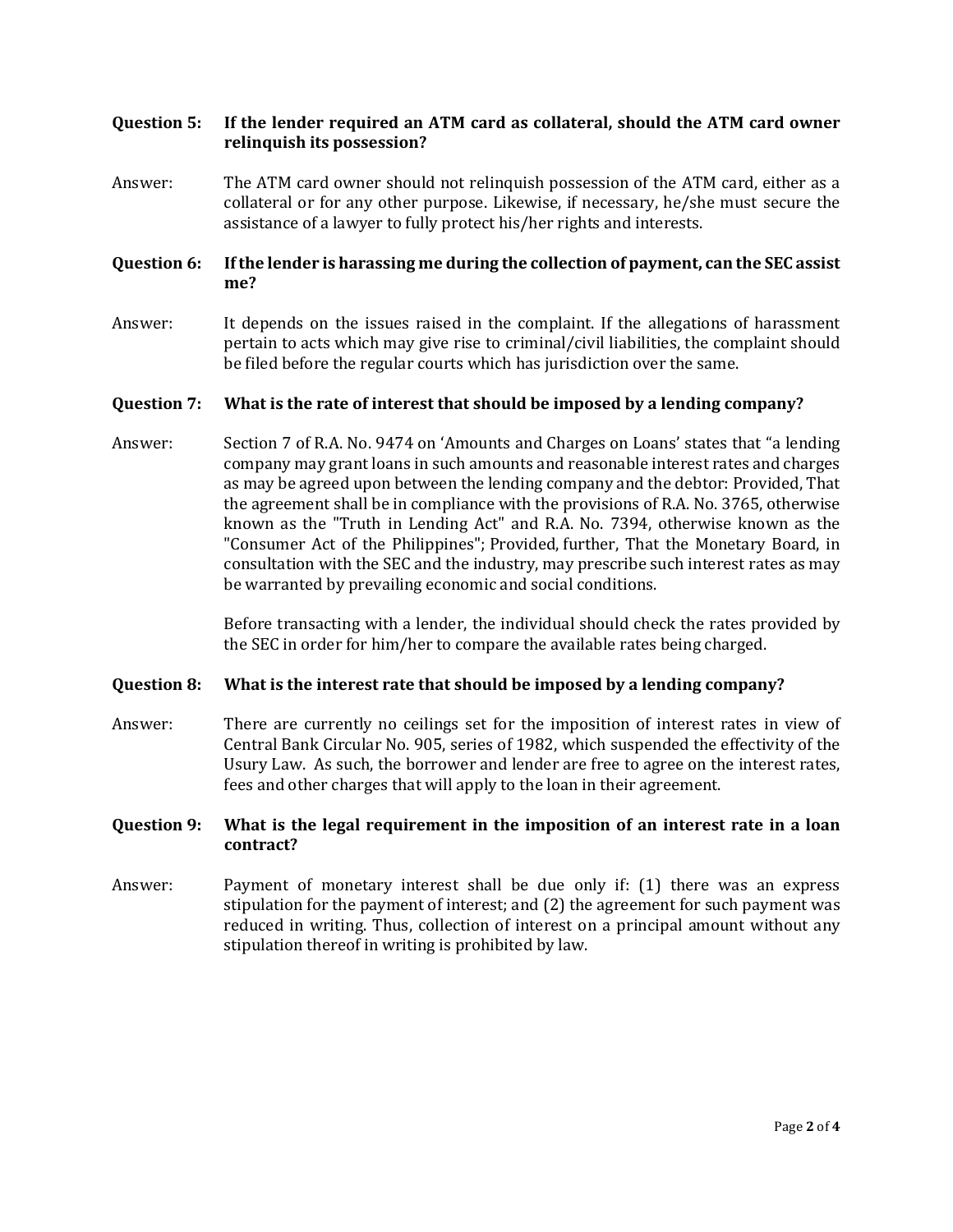## **Question 10: What is the rule in the imposition of compounded interest?**

Answer: The law requires that the imposition of the interest, its rate and the fact of its compounding should be reduced in writing. Failure to specify the manner of earning interest, however, shall not automatically render the stipulation imposing the interest rate void, since it is readily apparent from the contract itself that the parties therein agreed for the loan to bear interest. Instead, in default of any stipulation on the manner of earning interest, simple interest shall accrue.<sup>1</sup>

#### **Question 11: Are "5-6" transactions legal?**

Answer: The Supreme Court already ruled that imposition of usurious interest rates such as "5-6 money lending" is illegal. The legality or illegality of the contract stipulation entered into by the parties is subject to the court's determination.

> Stipulations authorizing the imposition of iniquitous or unconscionable interest rates are contrary to morals, if not against the law. Under Article 1409 of the Civil Code, these contracts are inexistent and void *ab initio* or void from the beginning. They cannot be ratified nor can the right to set up their illegality as a defense be waived.

> The nullity of the stipulation on the usurious interest does not, however, affect the lender's right to recover the principal of the loan, nor would it affect the terms of the real estate mortgage. The right to foreclose the mortgage remains with the creditors and said right can be exercised upon the failure of the debtors to pay the debt due. The debt due is to be considered without the stipulation of the excessive interest. A legal interest of 12% per annum will be added in place of the excessive interest formerly imposed.<sup>2</sup>

## **Question 12: How are existing loans to be treated?**

Answer: A contract or conduct apparently honest and lawful must be treated as such until it is shown to be otherwise by either positive or circumstantial evidence. A duly executed contract carries with it the presumption of validity. The party who impugns its regularity has the burden of proving its simulation.<sup>3</sup>

> The Commission has no authority to rule upon the validity of a contract and the stipulation therein. Thus, existing loans, unless declared null and void, may be considered as receivables upon incorporation of an entity.

> Existing loans should be compliant with the requirements of the law, otherwise, it cannot be considered as a receivable upon incorporation.

 $\overline{\phantom{a}}$ 

<sup>1</sup>Sec. 7, R.A. No. 9474.

<sup>2</sup> Asian Cathay Finance and Leasing Corporation vs. Spouses Cesario Gravador, et al., G.R. No. 186550, 5 July 2010.

<sup>3</sup> Felipa Delfin vs. Rosario Demonarca, G.R. No. 146550, 17 March 2006.